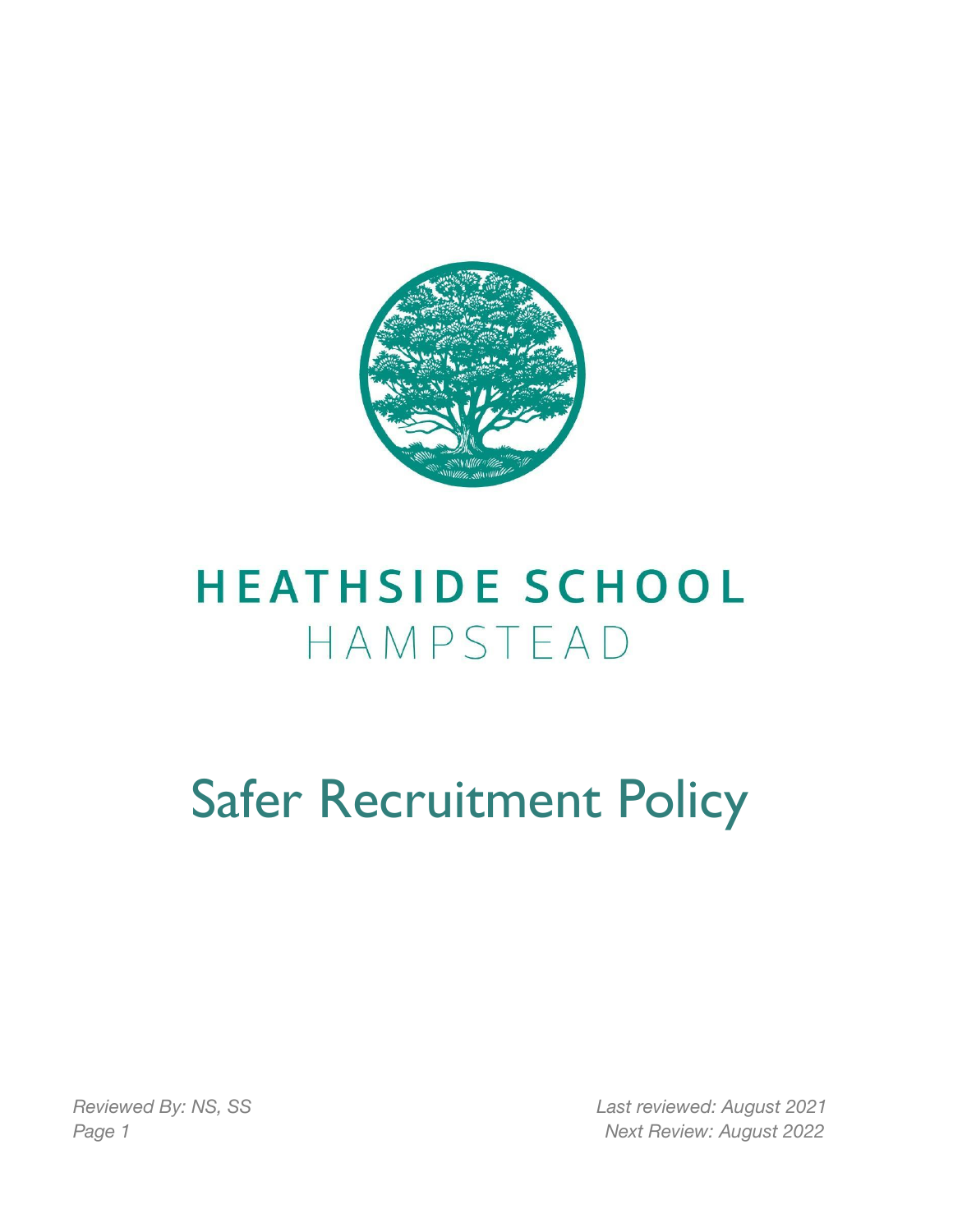## **Table of Contents**

|     | <b>Related Information</b>                          | 3  |
|-----|-----------------------------------------------------|----|
| 2.  | Introduction                                        | 4  |
| 3.  | Data Protection                                     | 4  |
| 4.  | <b>Recruitment and Selection Procedure</b>          | 5  |
| 5.  | <b>Pre-Employment Checks</b>                        | 6  |
| 6.  | <b>Contractors and Agency Staff</b>                 | 16 |
|     | <b>Volunteers</b>                                   | 16 |
| 8.  | Visiting Speakers and the Prevent Duty              | 17 |
| 9.  | Policy on Recruitment of Ex-Offenders               | 18 |
| 10. | Whistleblowing and Exit Interviews                  | 20 |
| 11. | Referrals to the DBS and Teaching Regulation Agency | 20 |
| 12. | Queries                                             | 20 |

## <span id="page-1-0"></span>**1 Related Information**

## **1.1 Supporting Documents**

The following related information is referred to in this policy:

| <b>Charities Act 2011</b>                            |
|------------------------------------------------------|
| Childcare Act 2006                                   |
| Childcare (Disqualification) Regulations 2009        |
| Disqualification under the Childcare Act 2006        |
| Education Act 2002                                   |
| Education and Skills Act 2008                        |
| <b>Education Regulations 2014</b>                    |
| Equality Act 2010                                    |
| Keeping children safe in education (September 2021)  |
| Rehabilitation of Offenders Act 1974                 |
| Safeguarding and Child Protection Policy             |
| Safeguarding Vulnerable Groups Act 2006              |
| <b>Staff Code of Conduct</b>                         |
| <b>GDPR (Data Protection) Policy</b>                 |
| Teachers' Disciplinary (England) Regulations 2012    |
| The Prevent Duty Guidance for England and Wales 2015 |
| <b>Whistleblowing Policy</b>                         |

## **1.2 Terminology**

*Reviewed By: NS, SS Last reviewed: August 2021 Page 2 Next Review: August 2022*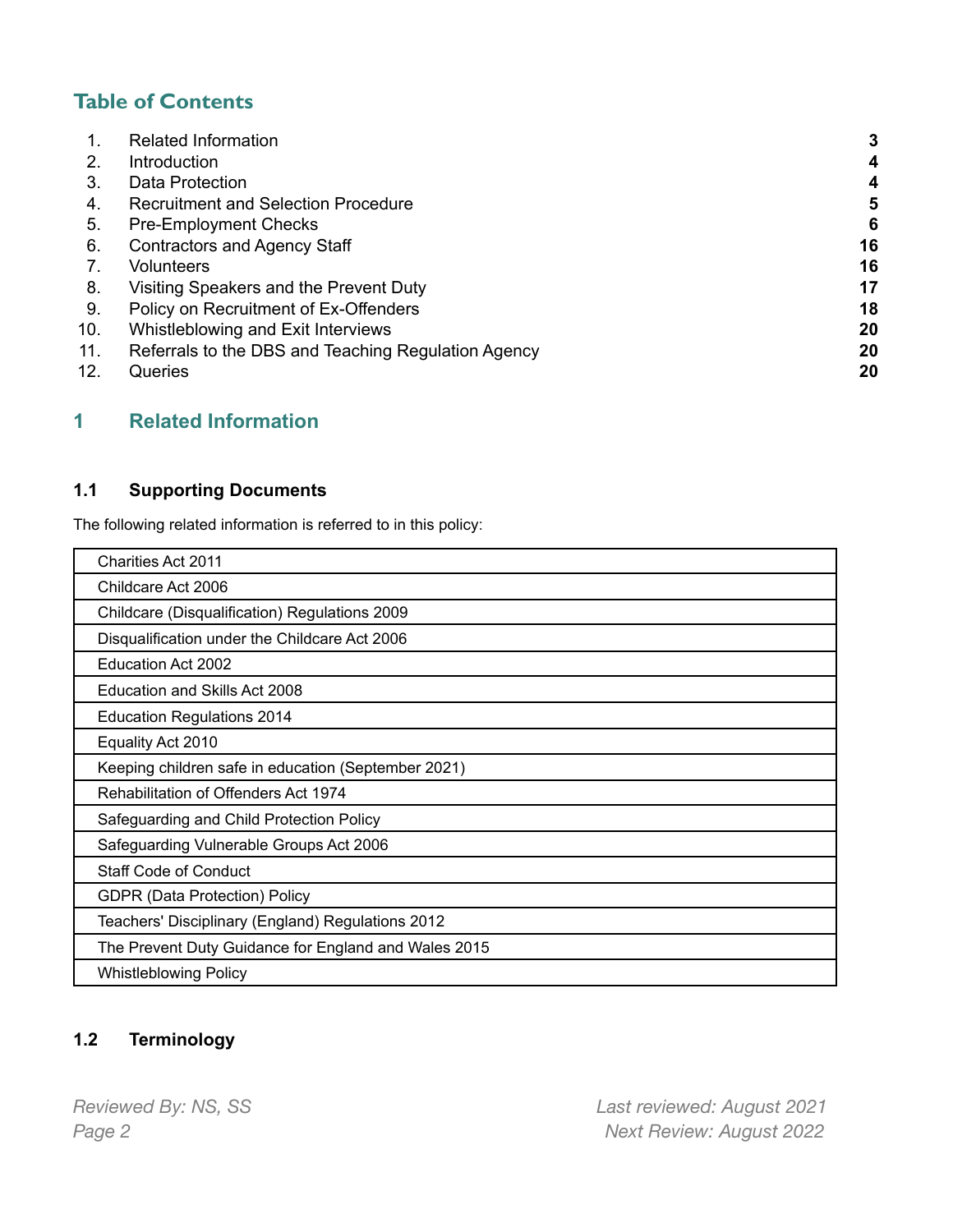**Head,** means Headteacher of the School.

**Parents** includes one or both parents, a legal guardian, or education guardian.

**School** means Heathside School, Hampstead.

**Student or Students** means any student or students in the School at any age.

## <span id="page-2-0"></span>**2 Introduction**

The School is committed to providing the best possible care and education to its Students and to safeguarding and promoting the welfare of children and young people. The School is also committed to providing a supportive and flexible working environment to all its members of staff. The School recognises that, in order to achieve these aims, it is of fundamental importance to attract, recruit and retain staff of the highest calibre who share this commitment.

The aim of the School's Recruitment Policy is as fo llows :

■ To ensure that the best possible staff are recruited on the basis of their merits, abilities and suitability for the position

■ To ensure that all job applicants are considered equally and consistently

■ To ensure that no job applicant is treated unfairly on any grounds including race, colour, nationality, ethnic or national origin, religion or religious belief, sex or sexual orientation, marital or civil partner status, disability or age

To ensure compliance with all relevant legislation, recommendations and guidance including the statutory guidance published by the Department for Education (DfE), Keeping Children Safe in Education (KCSI E September 2019), Disqualification under the Childcare Act 2006 (DUCA), the Prevent Duty Guidance for England and Wales 2015 (the Prevent Duty Guidance) and any guidance or code of practice published by the Disclosure and Barring Service (DBS)

To ensure that the School meets its commitment to safeguarding and promoting the welfare of children and young people by carrying out all necessary pre-employment checks.

Employees involved in the recruitment and selection of staff are responsible for familiarising themselves with and complying with the provisions of this policy.

#### <span id="page-2-1"></span>**3 Data Protection**

The School is legally required to carry out the pre-appointment checks detailed in this procedure. Staff and prospective staff will be required to provide certain information to the School to enable the School to carry out the

*Reviewed By: NS, SS Last reviewed: August 2021 Page 3 Next Review: August 2022*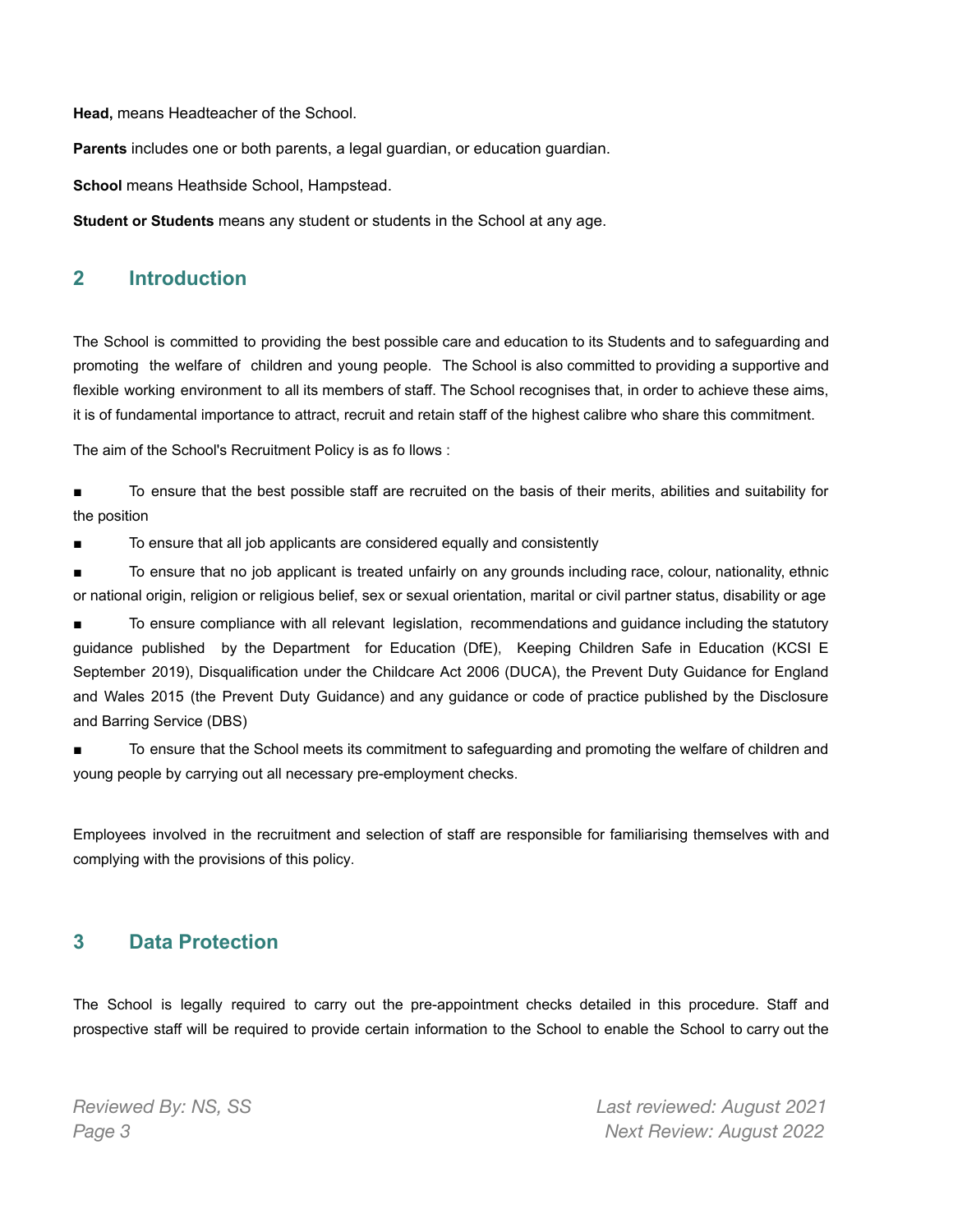checks that are applicable to their role. The School will also be required to provide certain information to third parties, such as the Disclosure and Barring Service and the Teaching Regulation Agency (previously known as the National College for Teaching and Leadership (NCTL)). Failure to provide requested information may result in the School not being able to meet its employment, safeguarding or legal obligations. The School will process personal information in accordance with its GDPR (Data Protection) Policy.

## <span id="page-3-0"></span>**4 Recruitment and Selection Procedure**

All applicants for employment will be required to complete an application form containing questions about their academic and employment history and their suitability for the role. Incomplete application forms will be returned to the applicant where the deadline for completed application forms has not passed. Should there be any gaps in academic or employment history, a satisfactory explanation must be provided. A curriculum vitae will not usually be accepted in place of the completed application form, though may be submitted as an addition

Applicants will receive a job description and person specification for the role applied for. Application forms, job descriptions, person specifications and the School's Safeguarding and Child Protection Policy are available to download from the School's website.

The applicant may then be invited to attend a formal interview at which his/her relevant skills and experience will be discussed in more detail. All shortlisted applicants will be tested at interview about their suitability to work with children.

If it is decided to make an offer of employment following the formal interview, any such offer will be conditional on the following:

- The agreement of a mutually acceptable start date and the signing of a contract incorporating the School's standard terms and conditions of employment
- Verification of the applicant's identity (where that has not previously been verified)
- Verification of qualifications, whether professional or otherwise, which the School takes into account in making the appointment decision, or which are referred to in the application form, whether a requirement for the role or not
- Verification of the applicant's employment history
- The receipt of two references (one of which must be from the applicant's most recent employer) which the School considers to be satisfactory
- For positions which involve "teaching work", information about whether the applicant has ever been referred to, or is the subject of a sanction, restriction or prohibition issued by the Teaching Regulation Agency which renders them unable or unsuitable to work at the School
- For applicants who have carried out teaching work outside the UK, information about whether the applicant has ever been referred to, or is the subject of a sanction issued by a regulator of the teaching profession in

*Reviewed By: NS, SS Last reviewed: August 2021 Page 4 Next Review: August 2022*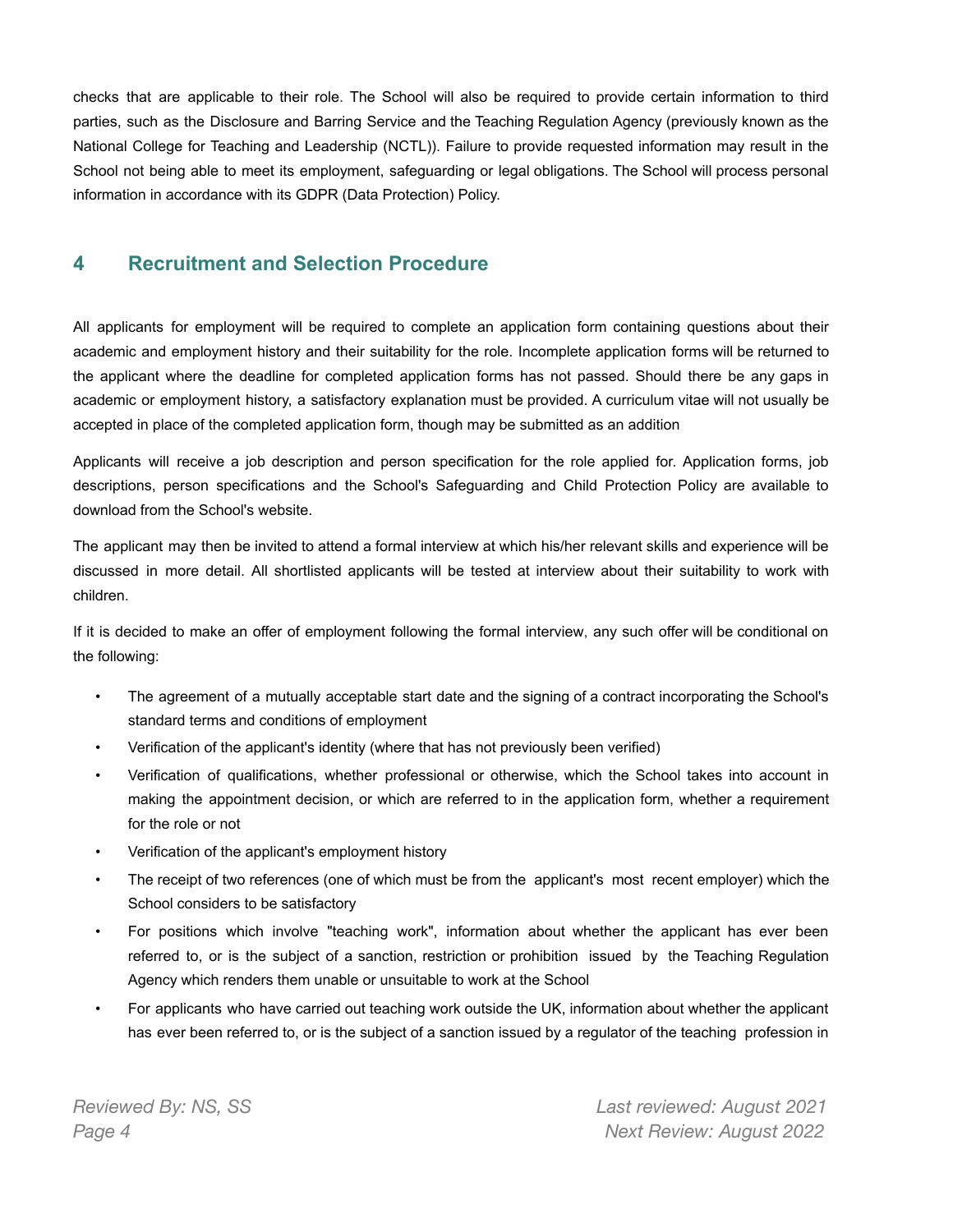any other country which renders them unable or unsuitable to work at the School

- Where the position amounts to "regulated activity" (see below), the receipt of an enhanced disclosure from the DBS which the School considers to be satisfactory
- Where the position amounts to "regulated activity" (see below), confirmation that the applicant is not named on the Children's Barred List<sup>1</sup>
- Information about whether the applicant has ever been subject to a direction under section 142 of the Education Act 2002 which renders them unable or unsuitable to work at the School
- For management positions, information about whether the applicant has ever been referred to the Department for Education, or is the subject of a direction under section 128 of the Education and Skills Act 2008 which renders them unable or unsuitable to work at the School
- Confirmation that the applicant is not disqualified from acting as a trustee/governor or senior manager of a charity under the Charities Act 2011 (if applicable, see below)
- Confirmation that the applicant is not disqualified from working in connection with early or later years provision (if applicable, see below)
- Verification of the applicant's medical fitness for the role (see below)
- Verification of the applicant's right to work in the UK and
- Any further checks which the School decides are necessary as a result of the applicant having lived or worked outside of the UK which may include an overseas criminal records check, certificate of good conduct or professional references.

## <span id="page-4-0"></span>**5 Pre-Employment Checks**

In accordance with the recommendations set out in KCSIE (September 2021) and the requirements of the Education Regulations 2014, the School carries out a number of pre-employment checks in respect of all prospective employees.

In addition to the checks set out below, the School reserves the right to obtain such formal or informal background information about an applicant as is reasonable in the circumstances to determine whether they are suitable to work at the School. This may include internet and social media searches.

In fulfilling its obligations, the School does not discriminate on the grounds of race, colour, nationality, ethnic or national origin, religion or religious belief, sex or sexual orientation, marital or civil partner status, disability or age.

<sup>&</sup>lt;sup>1</sup> The School is not permitted to check the Children's Barred List unless an individual will be engaging in "regulated activity". The School is required to carry out an enhanced DBS check for all staff, supply staff and governors who will be engaging in "regulated activity". However, the School can also carry out an enhanced DBS check on a person who would be carrying out "regulated activity" but for the fact that they do not carry out their duties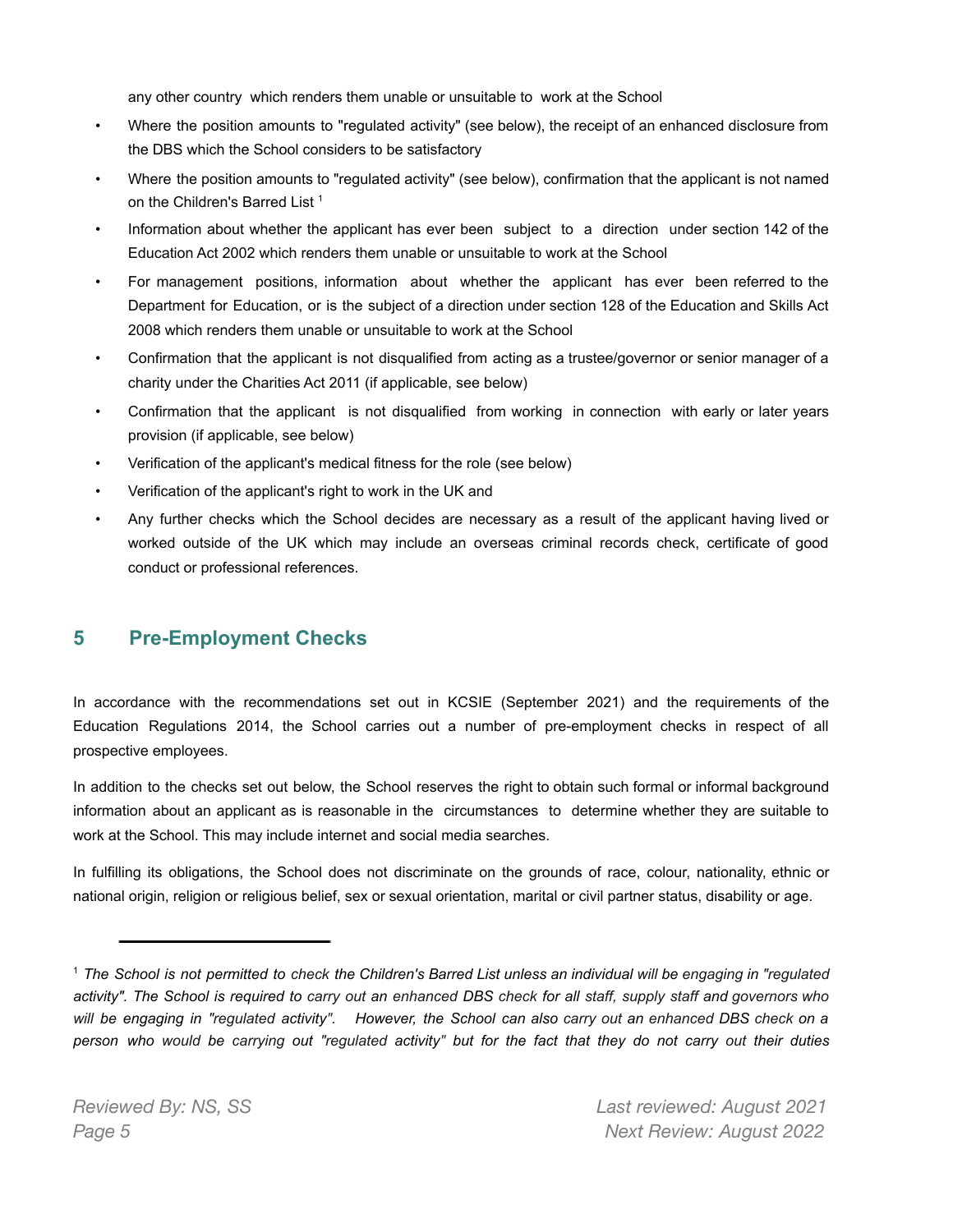*frequently enough i.e. roles which would amount to "regulated activity" if carried out more frequently.*

Whether a position amounts to "regulated activity" must therefore be considered by the School in order to decide which checks are appropriate. It is however likely that in nearly all cases the School will be able to carry out an *enhanced DBS check and a Children's Barred List check.*

#### **5.1 Verification of Identity, Address and Qualifications**

All applicants who are invited to an interview will be required to bring with them evidence of identity, right to work in the UK, address and qualifications as set out below and in the list of valid identity documents at Appendix A (these requirements comply with DBS identity checking guidelines):

• One document from Group 1 and

• Two further documents from either of Group 1, Group 2a or Group 2b, one of which must verify the applicant's current address and

• Original documents confirming any educational and professional qualifications referred to in their application form.

Where an applicant claims to have changed their name by deed poll or any other means (e.g. marriage, adoption, statutory declaration), they will be required to provide documentary evidence of the change.

The School asks for the date of birth of all applicants to assist with the vetting of the applicants. Proof of date of birth is necessary so that the School may verify the identity of all applicants, and check for any unexplained discrepancies in the employment and education history. The School does not discriminate on the grounds of age.

#### **5.2 References**

References will be taken up on shortlisted applicants prior to interview for academic positions. No questions will be asked about health or medical fitness prior to any offer of employment being made.

All offers of employment will be subject to the receipt of a minimum of two references which are considered satisfactory by the School. One of the references must be from the applicant's current or most recent employer. If the current/most recent employment does/did not involve work with children, then the second reference should be from the employer with whom the applicant most recently worked with children. Neither referee should be a relative or someone known to the applicant solely as a friend.

All referees are asked whether they believe the applicant is suitable for the job for which they have applied and whether they have any reason to believe that the applicant is unsuitable to work with children. Referees will also be asked to confirm that the applicant has not been radicalised so that they do not support terrorism or any form of "extremism " (see the definition of "extremism" at section 8 below). All referees are sent a copy of the job description and person specification for the role for which the applicant has applied. If the referee is a current or previous employer, they will also be asked to confirm the following:

*Reviewed By: NS, SS Last reviewed: August 2021 Page 6 Next Review: August 2022*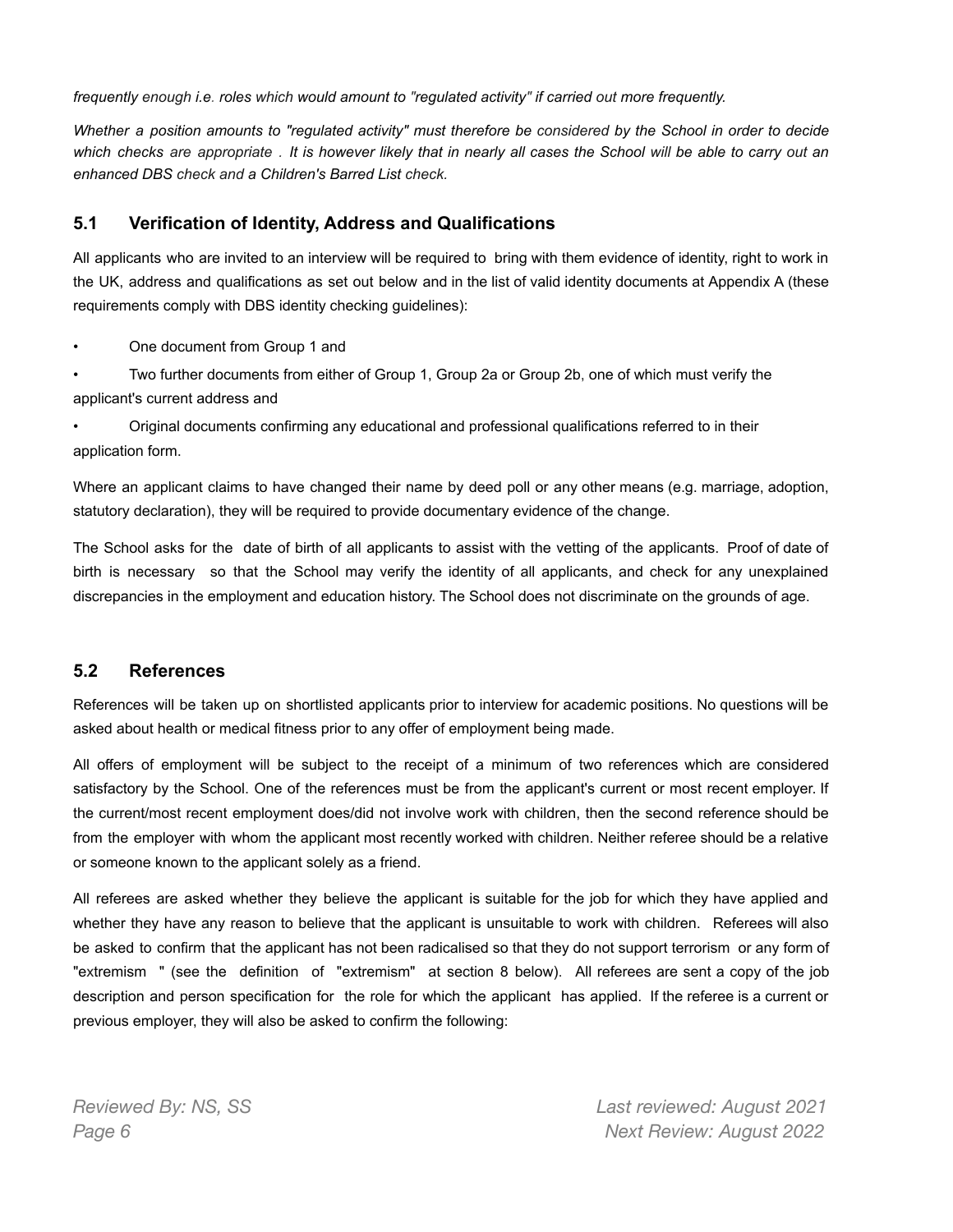- The applicant's dates of employment, salary, job title/duties, reason for leaving, performance, sic kness<sup>2</sup> and disciplinary record
- Whether the applicant has ever been the subject of disciplinary procedures involving issues related to the safety and welfare of children (including any in which the disciplinary sanction has expired), except where the issues were deemed to have resulted from allegations which were found to be false, unsubstantiated or malicious
- Whether any allegations or concerns have been raised about the applicant that relate to the safety and welfare of children or young people or behaviour towards children or young people, except where the allegation or concerns were found to be false, unsubstantiated or malicious
- Whether the applicant could be considered to be involved in "extremism" (see the definition of "extremism" at section 8 below).

The School will only accept references obtained directly from the referee and it will not rely on references or testimonials provided by the applicant or on open references or testimonials.

The School will compare all references with any information given on the application form. Any discrepancies or inconsistencies in the information will be taken up with the applicant and the relevant referee before any appointment is confirmed.

Where a reference is not received prior to interview it will be reviewed upon receipt. Any discrepancies identified between the reference and the application form and/or the interview assessment form will be considered by the School. The applicant may be asked to provide further information or clarification before an appointment can be confirmed.

If factual references are received i.e. those which contain limited information such as job title and dates of employment, this will not necessarily disadvantage an applicant although additional references may be sought before an appointment can be confirmed.

The School may at its discretion make telephone contact with any referee to verify the details of the written reference provided.

All internal candidates who apply for a new role at the School will have their application assessed in accordance with this procedure. References will be taken up on all internal candidates as part of the application process but can be provided by colleagues as the School will be the most recent employer.

#### **5.3 Criminal Records Checks**

Prior to 29 May 2013, an enhanced disclosure contained details of all convictions on record (including those which are defined as "spent" under the Rehabilitation of Offenders Act 1974), together with details of any cautions, reprimands or warnings held on the Police National Computer. It could also contain non-conviction information from

*Reviewed By: NS, SS Last reviewed: August 2021 Page 7 Next Review: August 2022*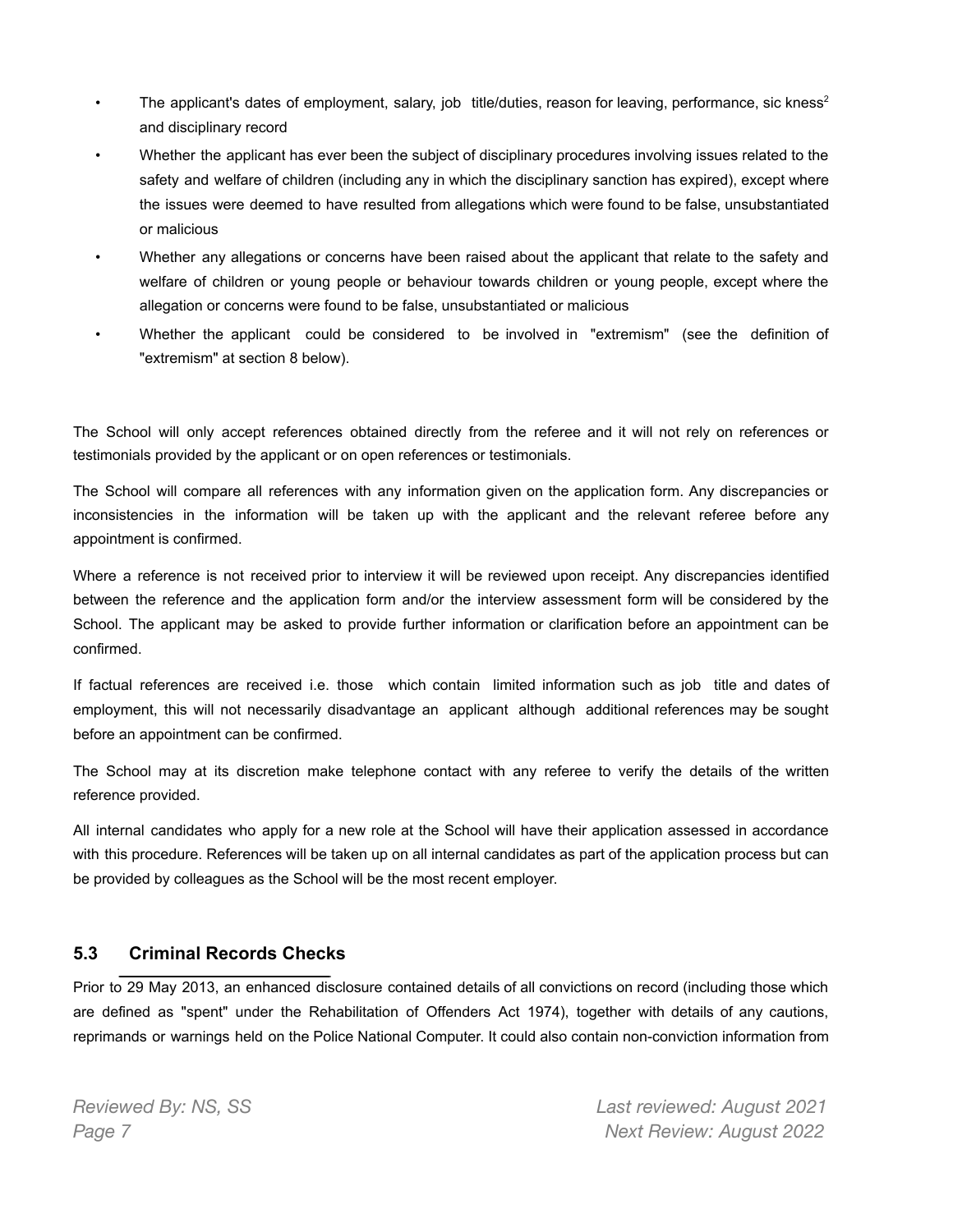local police records which a chief police officer considered relevant to the role applied for at the School.

#### *5.3.1 DBS Filtering Rules*

Since 29 May 2013 the DBS commenced the filtering and removal of certain specified information relating to old and minor criminal offences from all criminal records disclosures. The DBS and the Home Office have developed a set of filtering rules relating to spent convictions which work as follows:

#### For those aged 18 or over at the time of an offence

- An adult conviction for an offence committed in the United Kingdom will be removed from a DBS disclosure if:
- a) 11 years have elapsed since the date of conviction
- b) it is the person's only offence and
- c) it did not result in a custodial sentence

The conviction will not be removed under any circumstances if it appears on a list of "specified offences" which must always be disclosed. If a person has more than one offence on their criminal record, then details of all their convictions will always be included

• A caution received when a person was aged 18 or over for an offence committed in the United Kingdom will not be disclosed if 6 years have elapsed since the date it was issued, and if it does not appear on the list of "specified off ences" .

#### For those aged under 18 at the time of an offence

• A conviction for an offence committed in the United Kingdom will be removed from a DBS disclosure if:

- a) 5½ years have elapsed since the date of conviction
- b) it is the person's only offence and
- c) it did not result in a custodial sentence

The conviction will not be removed under any circumstances if it appears on the list of "specified" offences", or if a person has more than one offence on their criminal record.

• A caution received when a person was aged under 18 for an offence committed in the United Kingdom will not be disclosed if 2 years have elapsed since the date it was issued and if it does not appear on the list of "specified off ences".

#### The list of "specified offences" which must always be disclosed

• This contains a large number of offences, which includes certain sexual, violent and other offences that are considered so serious they will always be disclosed, regardless of when they took place or of the person's previous or subsequent criminal record. The list of "specified offences" can be found at:

*Reviewed By: NS, SS Last reviewed: August 2021 Page 8 Next Review: August 2022*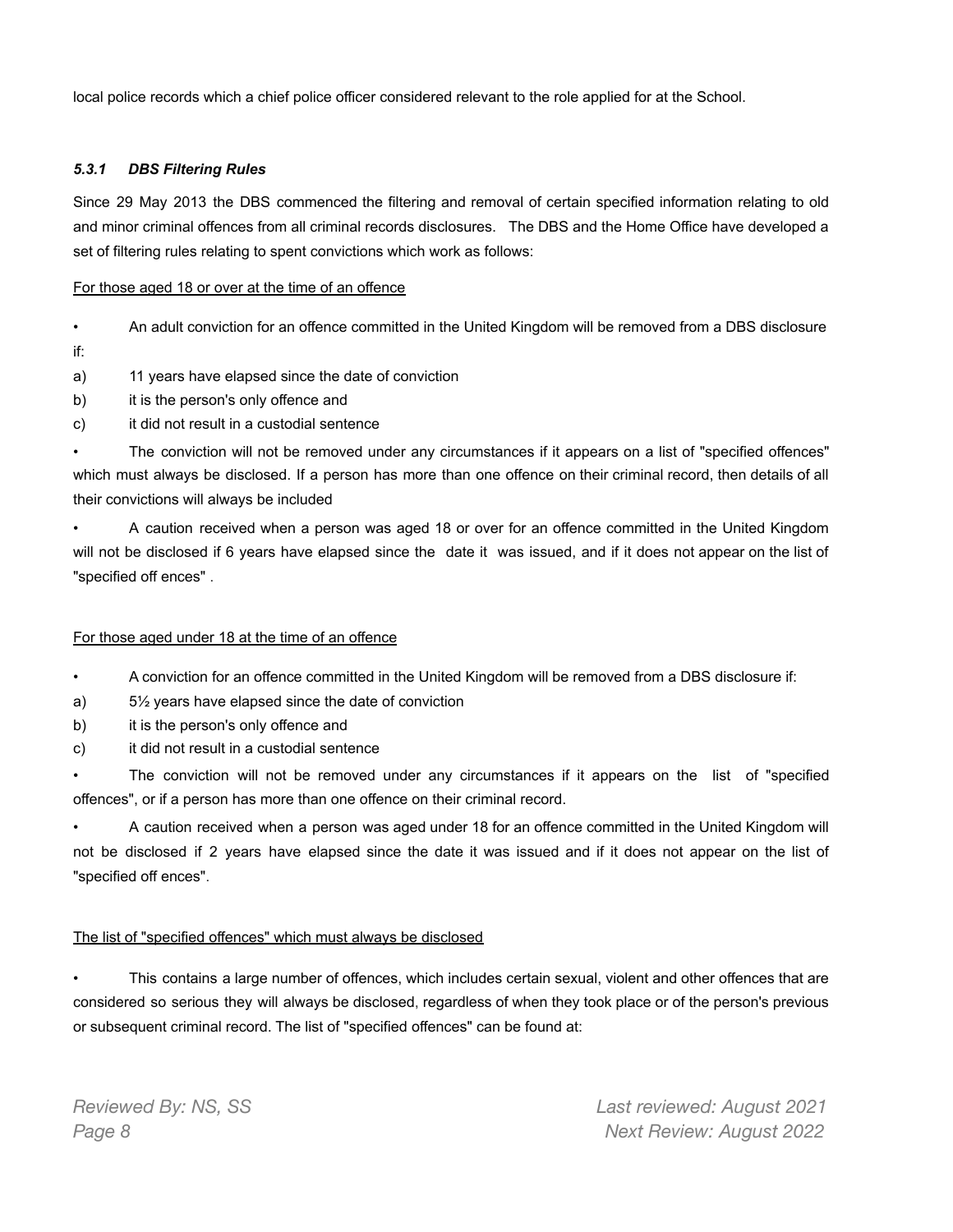<https://www.gov.uk/government/publications/dbs-list-of-offences> that -will-never-be-filtered -from -a-criminal -record -check .

#### *5.3.2 "Regulated Activity"*

The School applies for an enhanced disclosure from the DBS and a check of the Children's Barred List (now known as an Enhanced Check for Regulated Activity) in respect of all positions at the School which amount to "regulated activity" as defined in the Safeguarding Vulnerable Groups Act 2006 (as amended). The purpose of carrying out an Enhanced Check for Regulated Activity is to identify whether an applicant is barred from working with children by inclusion on the Children's Barred List and to obtain other relevant suitability information. Any position undertaken at or on behalf of the School will amount to "regulated activity" if it is carried out:

- Frequently, meaning once a week or more or
- Overnight, meaning between 2.00 am and 6.00 am or
- Satisfies the "period condition", meaning four times or more in a 30-day period and
- Provides the opportunity for contact with children.

Roles which are carried out on an unpaid/voluntary basis will only amount to "regulated activity" if, in addition to the above, they are carried out on an unsupervised basis.

It is for the School to decide whether a role amounts to "regulated activit y", taking into account all the relevant circumstanc es. However, nearly all posts at the School amount to "regulated activity". Limited exceptions could include an administrative post undertaken on a temporary basis in the School office outside of term time or voluntary posts which are supervised.

#### *5.3.3 The DBS Disclosure Certificate*

The DBS issues the DBS disclosure certificate to the subject of the check only, rather than to the School. It is a condition of employment with the School that the original disclosure certificate is provided to the School within 2 weeks of it being received by the applicant. Original certificates should not be sent by post. A convenient time and date for bringing the certificate into the School should be arranged with the HR Department as soon as it has been received.

Employment will remain conditional upon the original certificate being provided and it being considered satisfactory by the School.

#### *5.3.4 Starting Work Pending Receipt of the DBS Disclosure*

*Reviewed By: NS, SS Last reviewed: August 2021 Page 9 Next Review: August 2022*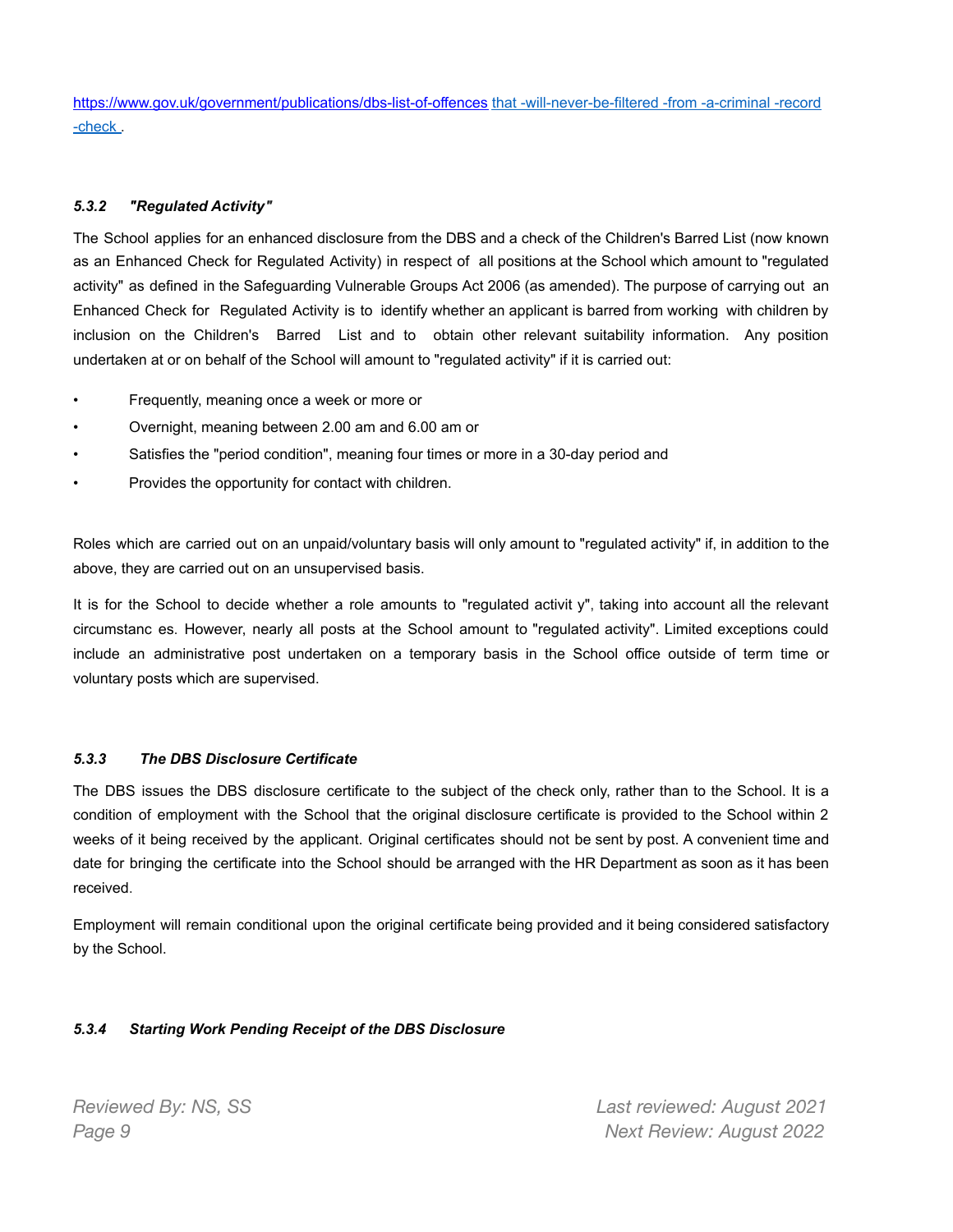If there is a delay in receiving a DBS disclosure the Head or Chief Operating Officer has discretion to allow an individual to begin work pending receipt of the disclosure certificate. This will only be allowed iif all other checks, including a clear check of the Children's Barred List (where the position amounts to "regulated activity)", have been completed and once appropriate supervision has been put in place.

#### *5.3.5 Applicants with Periods of Overseas Residence*

DBS checks will still be requested for applicants with recent periods of overseas residence and those with little or no previous UK residence. The School will take advice from the Disclosure and Barring Service in such circumstances.

The School takes into account the guidance issued by the NSPCC when deciding whether to request overseas information from applicants, which recommends that such information should be sought on those who have lived overseas for periods of three months or more in the last five years . However, the School recognises that Education (Independent School Standards) Regulations 2014 do not specify that a minimum period of overseas residence is required . The School therefore assesses each applicant's situation on its individual facts.

Where applicants are asked to provide further overseas information this will include a criminal record check from the relevant jurisdiction(s) or a certificate of good conduct (as appropriate) and/or references from any employment held. Guidance on how to obtain a check can be found by searching for *'overseas criminal record checks'* on Gov.uk.

Work can only commence once sufficient overseas information has been received and only if the School has considered that information and confirmed that the applicant is suitable to commence work at the School.

#### **5.4 Prohibition from Teaching Check**

The School is required to check whether staff who carry out "teaching work" are prohibited from doing so. The School uses the Teaching Regulation Agency Teacher Services system to check whether successful applicants are the subject of a prohibition, or interim prohibition order, issued by a professional conduct panel on behalf of the Teaching Regulation Agency.

In addition the School asks all applicants for roles which involve "teaching work" (and their referees) to declare in the application form whether they have ever been referred to, or are the subject of a sanction, restriction or prohibition issued by, the Teaching Regulation Agency or other equivalent body in the UK.

It is the School's position that this information must be provided in order to fully assess the suitability of an applicant for a role which involves "teaching work". Where an applicant is not currently prohibited from teaching but has been the subject of a referral to, or hearing before, the Teaching Regulation Agency (or other equivalent body), whether or not that resulted in the imposition of a sanction, or where a sanction has lapsed or been lifted, the School will consider whether the facts of the case render the applicant unsuitable to work at the School. The

*Reviewed By: NS, SS Last reviewed: August 2021 Page 10 Next Review: August 2022*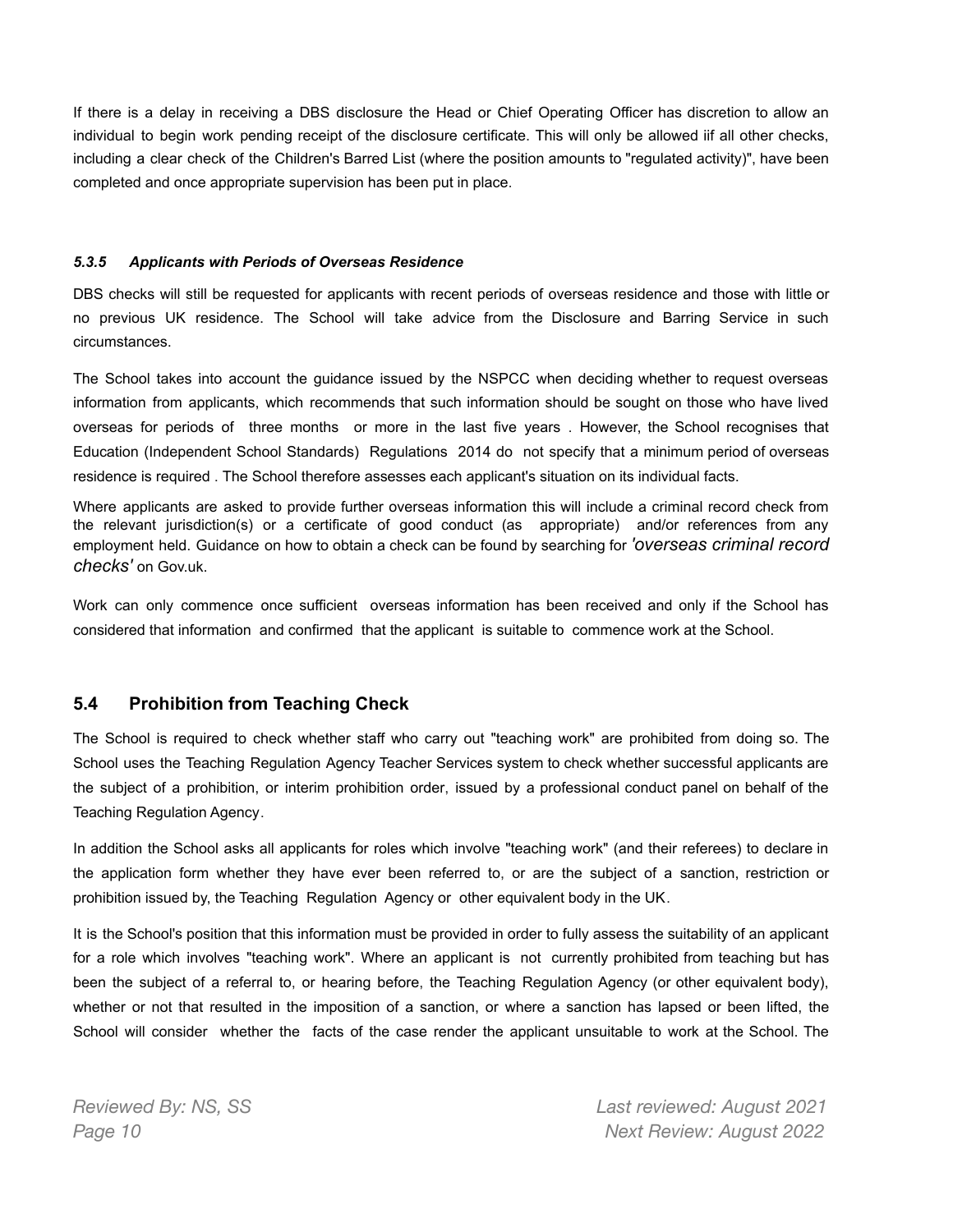School carries out this check, and requires associated information, for roles which involve "teaching work". In doing so, the School applies the definition of "teaching work" set out in the Teachers' Disciplinary (England) Regulations 2012 which states that the following activities amount to "teaching work":

- Planning and preparing lessons and courses for Students
- Delivering lessons to Students
- Assessing the development, progress and attainment of Students and
- Reporting on the development, progress and attainment of Students.

The above activities do not amount to "teaching work" if they are supervised by a qualified teacher or other person nominated by the Head. If in any doubt or if the applicant has taught previously, or may teach in future, the check will be undertaken, including for sports coaches.

In addition, for all appointments made on or after 18 January 2016 where an applicant has carried out teaching work outside of the UK, the School will ask the applicant (and their referees) whether they have ever been referred to, or are the subject of a sanction issued by, a regulator of the teaching profession in the countries in which they have carried out teaching work.

#### **5.5 Prohibition from Management Check**

The School is required to check whether any applicant for a management position is subject to a direction under section 128 of the Education and Skills Act 2008 which prohibits, disqualifies or restricts them from being involved in the management of an independent school (a section 128 direction).

This check applies to appointments to the following positions made on or after 12 August 2015:

- The Head
- Teaching posts on the senior leadership team
- Teaching posts which carry a departmental head role
- Support staff posts on the senior leadership team
- Appointments to the governing body.

The relevant information is contained in the enhanced DBS disclosure certificate (which the School obtains for all posts at the School that amount to "regulated activity"). It can also be obtained through the Teaching Regulation Agency Teacher Services system. The School will use either, or both, methods to obtain this information.

In addition the School asks all applicants for management roles to declare in the application form whether they have ever been the subject of a referral to the Department for Education, or are subject to a section 128 direction or any other sanction which prohibits, disqualifies or restricts them from being involved in the management of an

*Reviewed By: NS, SS Last reviewed: August 2021 Page 11 Next Review: August 2022*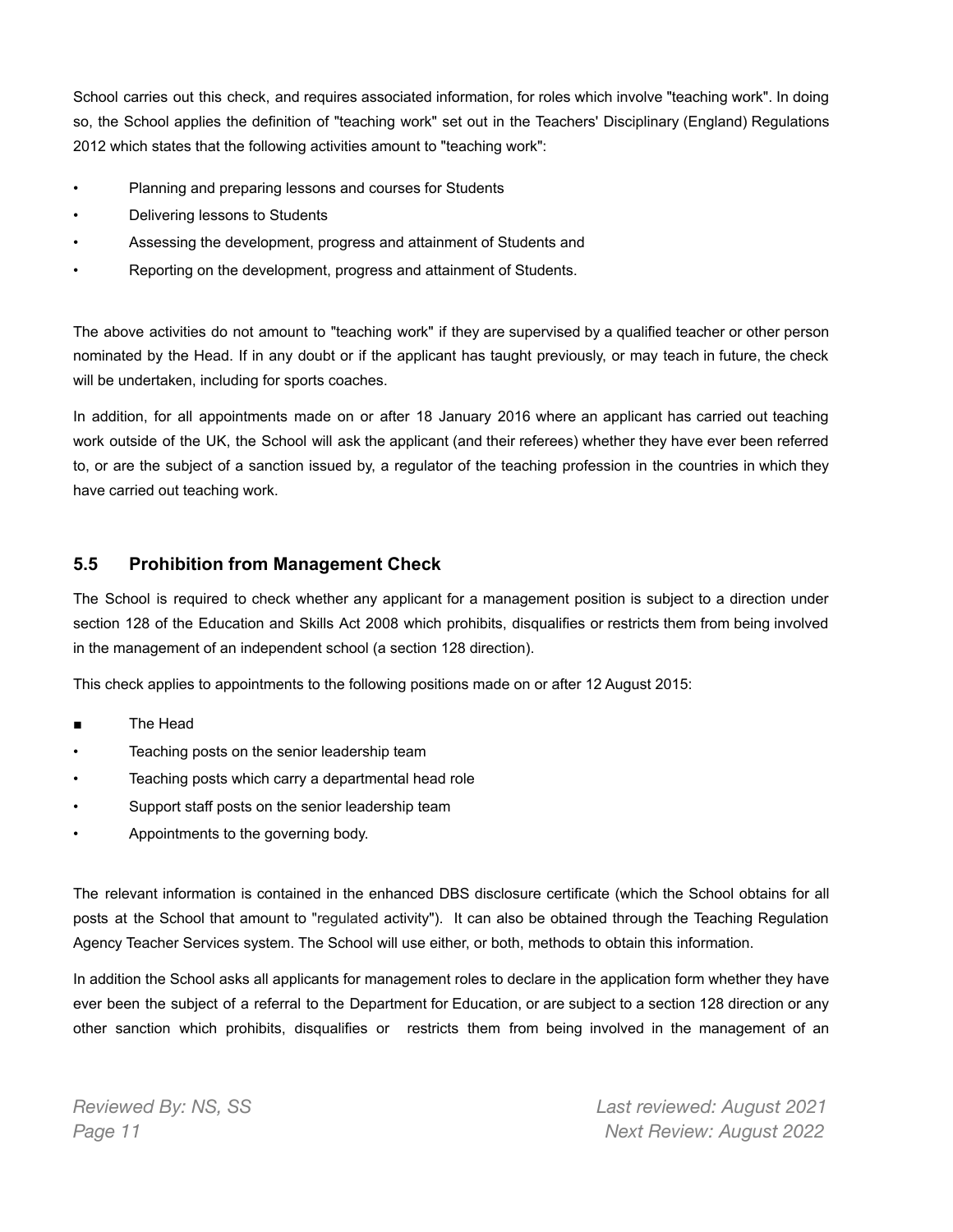independent school.

It is the School's position that in order to fully assess the suitability of an applicant for a management role it must be provided with the above information. Where an applicant is not currently prohibited from management but has been the subject of a referral to, or hearing before, the Department for Education or other appropriate body, whether that resulted in the imposition of a section 128 direction or other sanction, or where a section 128 direction or other sanction has lapsed or been lifted, the School will consider whether the facts of the case render the applicant unsuitable to work at the School.

#### **5.6 Childcare Disqualification**

The Childcare Act 2006 (Act) and the Childcare (Disqualification) Regulations 2009 (Regulations) state that it is an offence for the School to employ anyone in connection with the early years provision (EYP) or later years provision (LYP) who is disqualified, or for a disqualified person to be directly involved in the management of EYP or LYP.

#### *5.6.1 Definitions*

• EYP includes usual school activities and any other supervised activity for a child up to 1 September after the child's fifth birthday, which takes place on the School premises during or outside of the normal School day

LYP includes provision for children not in EYP and under the age of eight which takes place on School premises outside of the normal School day, including, for example breakfast clubs, after School clubs and holiday clubs. It does not include extended School hours for co-curricular activities such as sports activities

• DUCA states that only those individuals who are employed directly to provide childcare are covered by the Regulations. "Childcare" means any form of care for a child, which includes education and any other supervised activity for a child who is aged five or under. "Childcare" in LYP does not include education during School hours but does cover before and after school clubs.

#### *5.6.2 Relevant Roles*

Roles which will be covered by the Regulations are teaching and teaching assistant positions in EYP, and those which involve the supervision of under 8s in LYP. Those who are directly involved in the

*Reviewed By: NS, SS Last reviewed: August 2021 Page 12 Next Review: August 2022*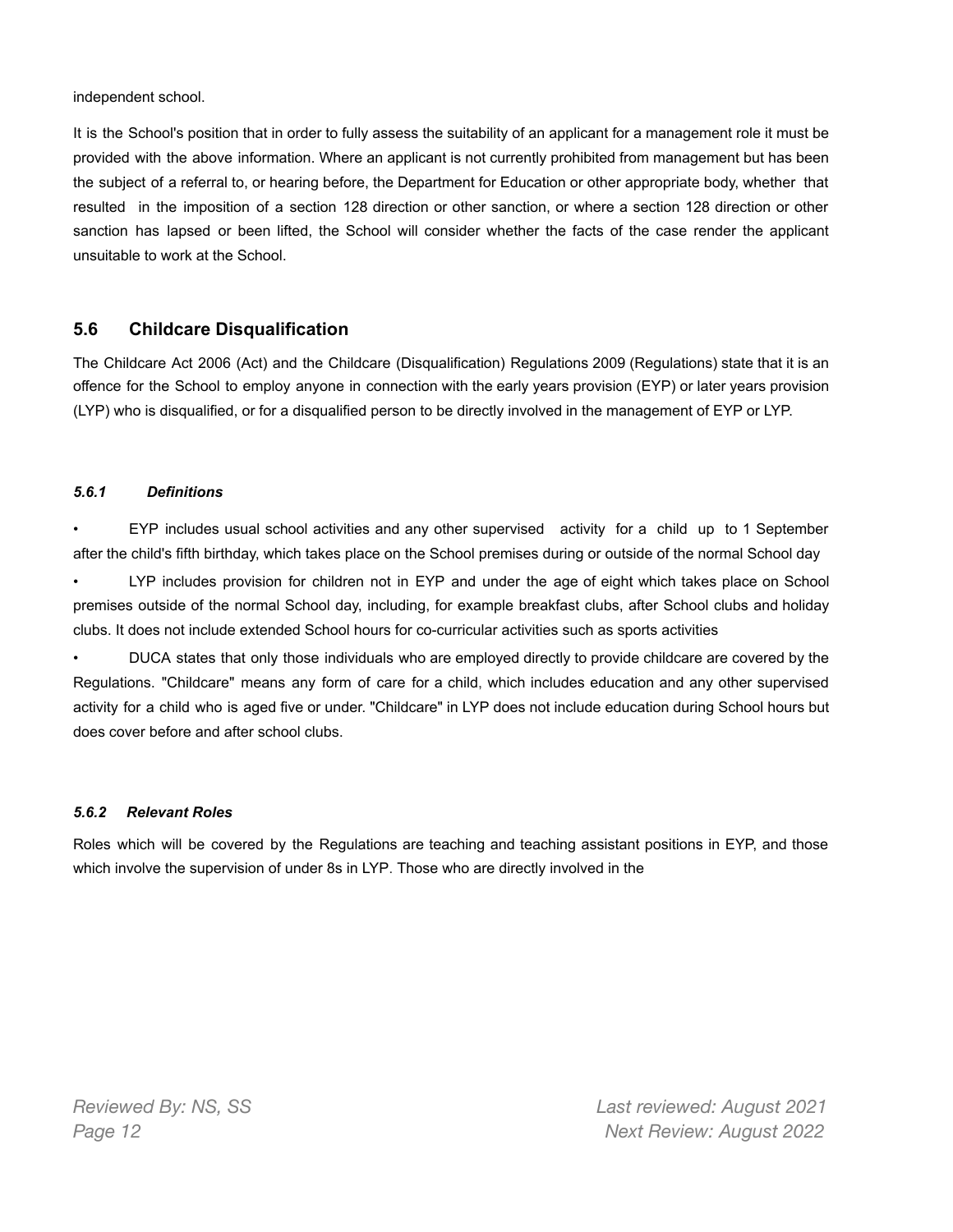management of EYP and LYP include the Head and may also include other members of the leadership team, as well as those involved in the day today management of EYP or LYP at the School.

Cleaners, drivers, transport escorts, catering and office staff are not covered by the Regulations.

Some roles at the School may involve the provision of childcare in EYP or LYP on an occasional basis. They will not automatically be within the scope of the Regulations and the School will therefore consider whether they do on a case-by-case basis. The Regulations only apply to a limited number of roles within the School but do extend beyond employees to governors and volunteers who carry out relevant work in EYP or LYP.

#### *5.6.3 Grounds for Disqualification*

The grounds on which a person will be disqualified from working in connection with EYP or LYP are set out in the Regulations. They are not only that a person is barred from working with children (by inclusion on the Children's Barred List) but also include:

• Having been cautioned (after 6 April 2007) for, or convicted of, certain criminal offences including violent and sexual criminal offences against children and adults whether committed in the United Kingdom or overseas

• Various grounds relating to the care of children, including where an order is made in respect of a child under the person's care

• Having been refused registration for the provision of childcare (including nurseries, day care and childminding or other childcare), having been disqualified from any such registration or having had that registration cancelled

• Having been refused an application for registration of a children's home or having had any such registration cancelled

• Having been prohibited, restricted or disqualified from private fostering or

• Living in the same household as another person who is disqualified from EYP or LYP or living in a household where a disqualified person is employed (disqualification by association). A household is deemed to cover anyone sharing "living space", including the use of a shared kitchen.

#### *5.6.4 Self-Declaration Form*

All applicants to whom an offer of employment is made to carry out a relevant role in EYP or LYP will be required to complete a self-declaration form confirming whether they meet any of the criteria for disqualification under the Regulations.

The School will decide whether a role is relevant and within the scope of EYP or LYP by having regard to the guidance in DUCA. Employment with the School in any relevant role will be conditional upon completion of the self-declaration form and upon the applicant not being disqualified.

*Reviewed By: NS, SS Last reviewed: August 2021 Page 13 Next Review: August 2022*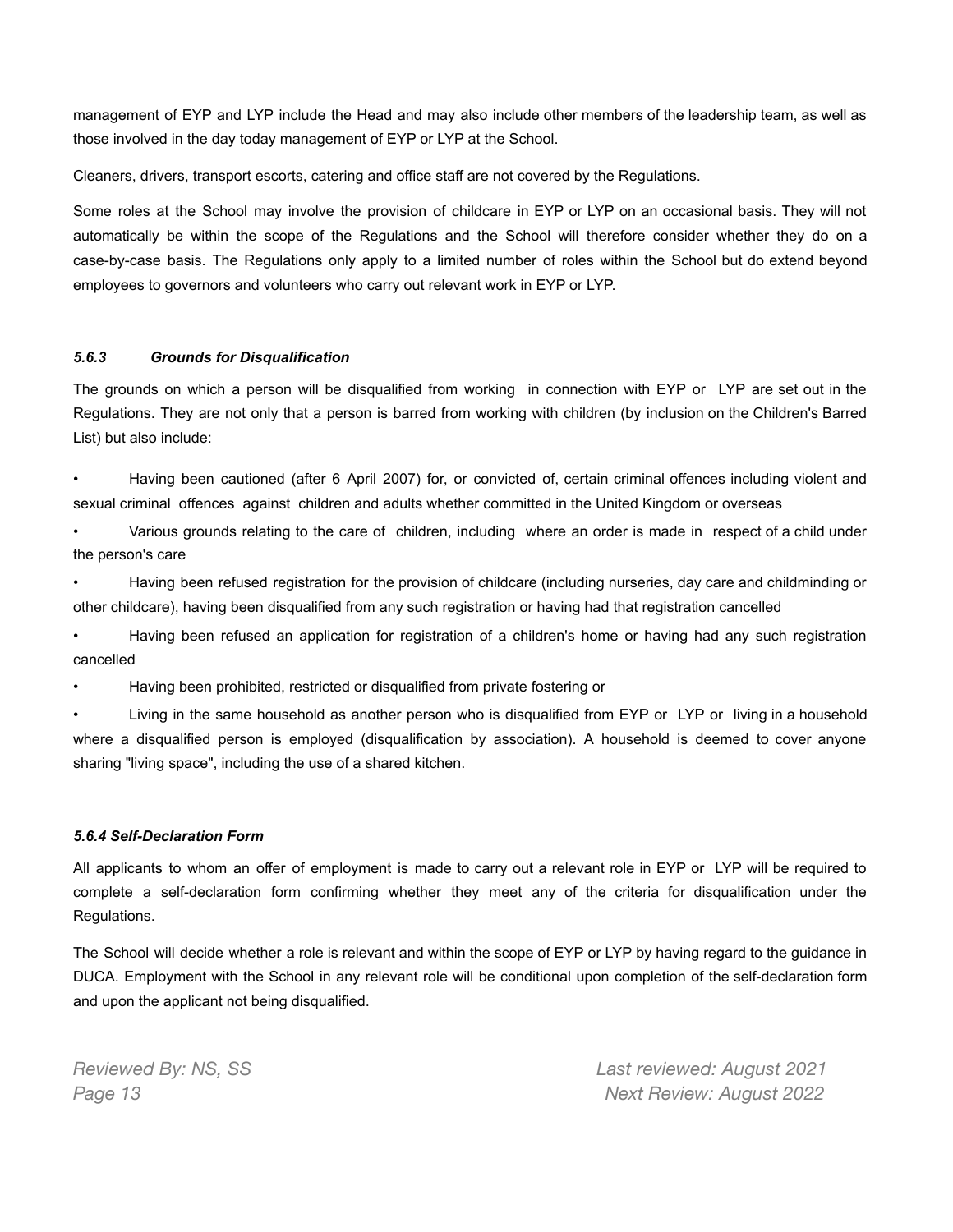The School cannot permit any person who is currently disqualified to start work in a relevant role. The School also reserves the right at its absolute discretion to withdraw an offer of employment if, in the opinion of the School, any information disclosed in the self-declaration form renders that person unsuitable to work at the School.

Applicants who have any criminal records information to disclose about themselves, or anyone in their household, must also provide the following information:

- Details of the order, restriction, conviction or caution and the date that this was made
- The relevant court or body and the sentence, if any, which was imposed and
- A copy of the relevant order or conviction.

Applicants are not required to disclose a caution or conviction for an offence committed in the United Kingdom if it has been filtered in accordance with the DBS filtering rules (see above).

Applicants must not ask for information about spent convictions from any member of their household.

For the avoidance of doubt the School does not require applicants to request any criminal records information directly from the DBS. The School only requires applicants to provide relevant information about themselves "to the best of their knowledge".

#### *5.6.5 Waiver of a Disqualification*

A person who discloses information which appears to disqualify them from working in a relevant role may apply to Ofsted for a waiver of the disqualification. The School may withdraw an offer of employment at its absolute discretion and is under no obligation to await the outcome of an Ofsted waiver application. If a waiver application is rejected, the School will withdraw the conditional offer of employment.

#### *5.6.6 Retention of Disqualification Information*

The School will securely destroy any information which is provided by an applicant which is not relevant to the childcare disqualification requirements as soon as it is established that it is not relevant. Where a person appointed to a role at the School is found to be disqualified, the School will retain any relevant information only for the period it takes for a waiver application to be heard and the decision communicated to the School, after which it will be securely destroyed.

#### *5.6.7 Continuing Duty to Disclose Change in Circumstances*

After making this declaration, staff in a relevant role are under an on-going duty to inform the School if their

*Reviewed By: NS, SS Last reviewed: August 2021 Page 14 Next Review: August 2022*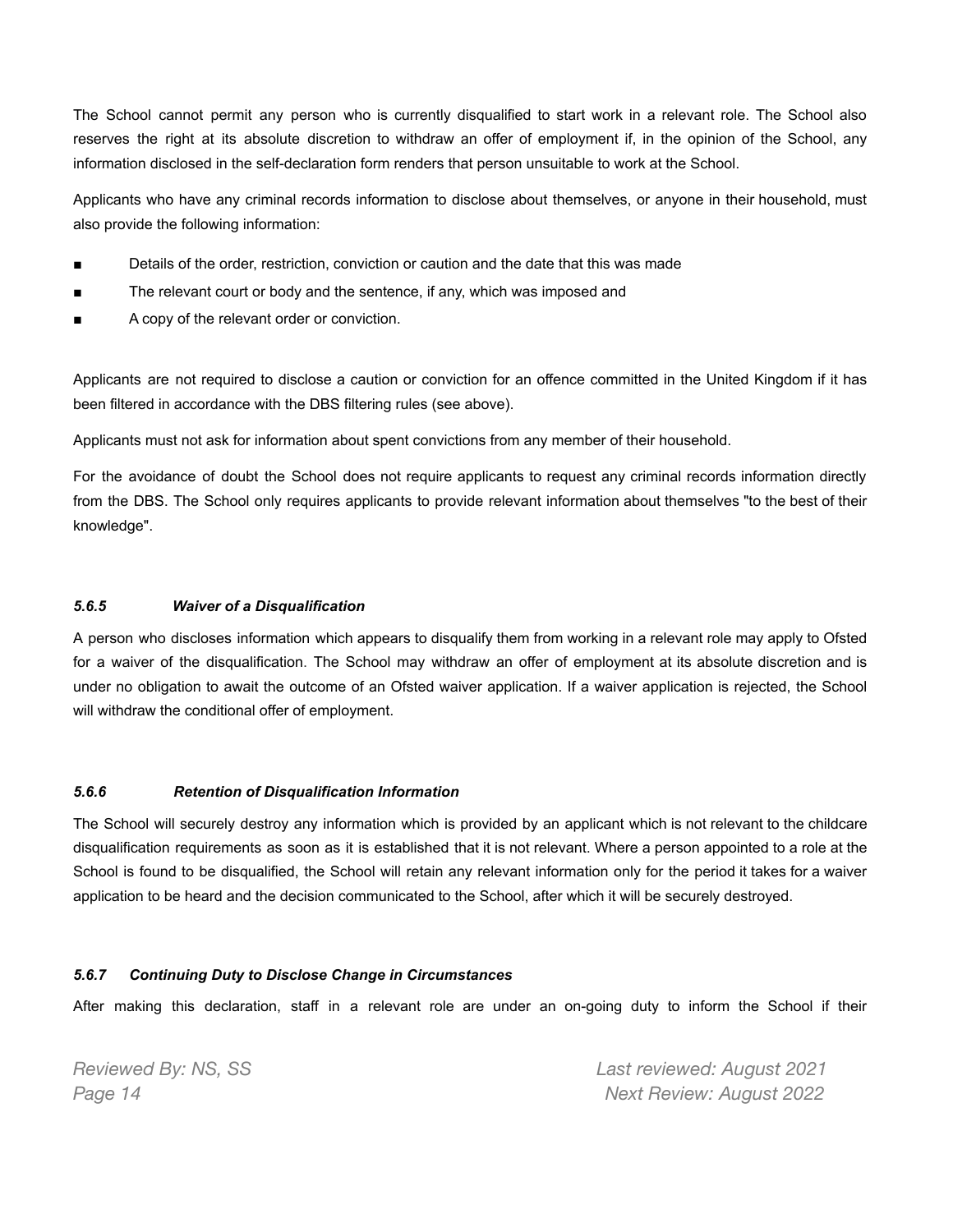circumstances change in a way which would mean they subsequently meet any of the criteria for disqualification. Any failure to disclose relevant information now, or of a future change in circumstances, will be treated as a serious disciplinary matter and may lead to the withdrawal of a job offer or dismissal for gross misconduct.

#### **5.7 Medical Fitness**

The School is legally required to verify the medical fitness of anyone appointed to a post at the School, after an offer of employment has been made but before the appointment can be confirmed.

It is the School's practice that all applicants to whom an offer of employment is made must complete a health questionnaire. The School will seek advice from the School's medical advisor if appropriate. If the School's medical advisor has any doubts about an applicant's fitness, the School will consider reasonable adjustments in consultation with the applicant. The School may also seek a further medical opinion from a specialist or request that the applicant undertakes a full medical assessment.

The School is aware of its duties under the Equality Act 2010. No job offer will be withdrawn without first consulting with the applicant, obtaining medical evidence, considering reasonable adjustments and suitable alternative employment.

## <span id="page-14-0"></span>**6 Contractors and Agency Staff**

The School must complete the same checks for contractors and their employees undertaking "regulated activity" at the School as it does for its own employees. The School requires written confirmation from the contractor that it has completed these checks on all of those individuals whom it intends will work at the School before any such individual can commence work at the School.

Agencies who supply staff to the School must also complete the pre-employment checks which the School would otherwise complete for its staff. Again, the School requires confirmation that these checks have been completed before an individual can commence work at the School.

The School will independently verify the identity of individuals supplied by contractors or an agency in accordance with the above and requires the provision of the DBS disclosure certificate before those individuals can commence work at the School.

#### <span id="page-14-1"></span>**7 Volunteers**

*Reviewed By: NS, SS Last reviewed: August 2021 Page 15 Next Review: August 2022*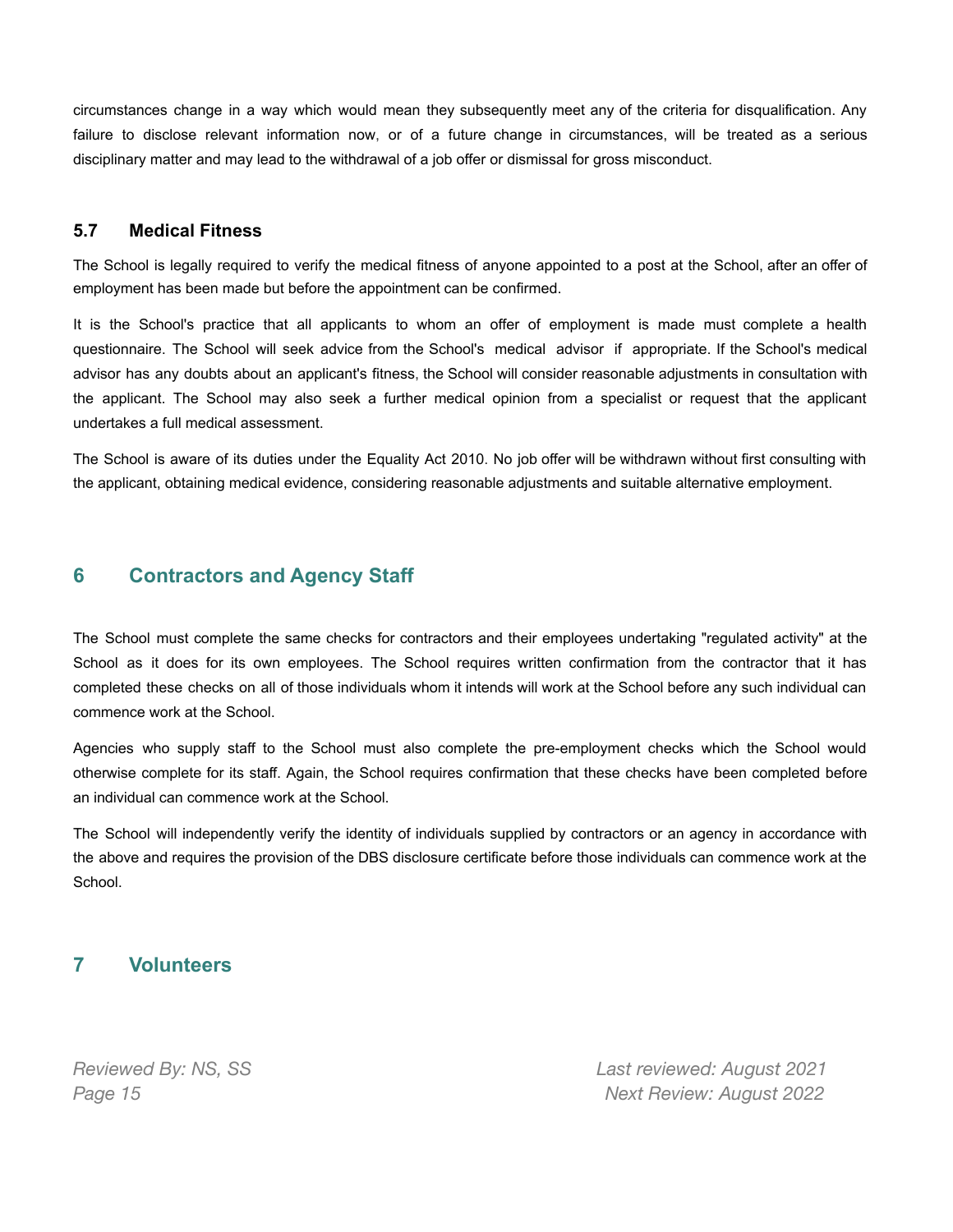The School will request an enhanced DBS disclosure and Children's Barred List information on all volunteers undertaking "regulated activity" with Students at or on behalf of the School (the definition of "regulated activity" set out above will be applied to all volunteers). The School will request an enhanced DBS disclosure without Children's Barred List information on all volunteers who do not undertake "regulated activity". This is likely to be because their volunteering duties are subject to regular, day-to-day supervision by a fully checked member of staff or by a volunteer who the School has deemed appropriate to supervise and ensure the safety of those Students in their care.

Under no circumstances will the School permit an unchecked volunteer to have unsupervised contact with Students. A DBS is only required for unsupervised activity, regulated or otherwise.

It is the School's policy that a new DBS certificate is required for volunteers who will engage in "regulated activity" but who have not been involved in any activities with the School for 3 consecutive months or more. Those volunteers who are likely to be involved in activities with the School on a regular basis may be required to sign up to the DBS update service as this permits the School to obtain up-to-date criminal records information without delay prior to each new activity in which a volunteer participates.

In addition, the School will seek to obtain such further suitability information about a volunteer as it considers appropriate in the circumstances. This may include (but is not limited to the following):

- Formal or informal information provided by staff, Parents and other volunteers
- Character references from the volunteer's place of work or any other relevant source and
- An informal safer recruitment interview

#### <span id="page-15-0"></span>**8 Visiting Speakers and the Prevent Duty**

The Prevent Duty Guidance requires the School to have clear protocols for ensuring that any visiting speakers, whether invited by staff or by Students, are suitable and appropriately supervised.

The School is not permitted to obtain a DBS disclosure or Children's Barred List information on any visiting speaker who does not engage in "regulated activity" at the School or perform any other regular duties for or on behalf of the School.

All visiting speakers will be subject to the School's usual visitors' protocol. This will include signing in and out at Reception, the wearing of a visitor's badge at all times and being escorted by a fully vetted member of staff between appointments.

The School will also obtain such formal or informal background information about a visiting speaker as is reasonable in the circumstances to decide whether to invite and/or permit a speaker to attend the School. In doing so, the School will always have regard to the Prevent Duty Guidance and the definition of "extremism" set out in KCSI E (September 2021)

*Reviewed By: NS, SS Last reviewed: August 2021 Page 16 Next Review: August 2022*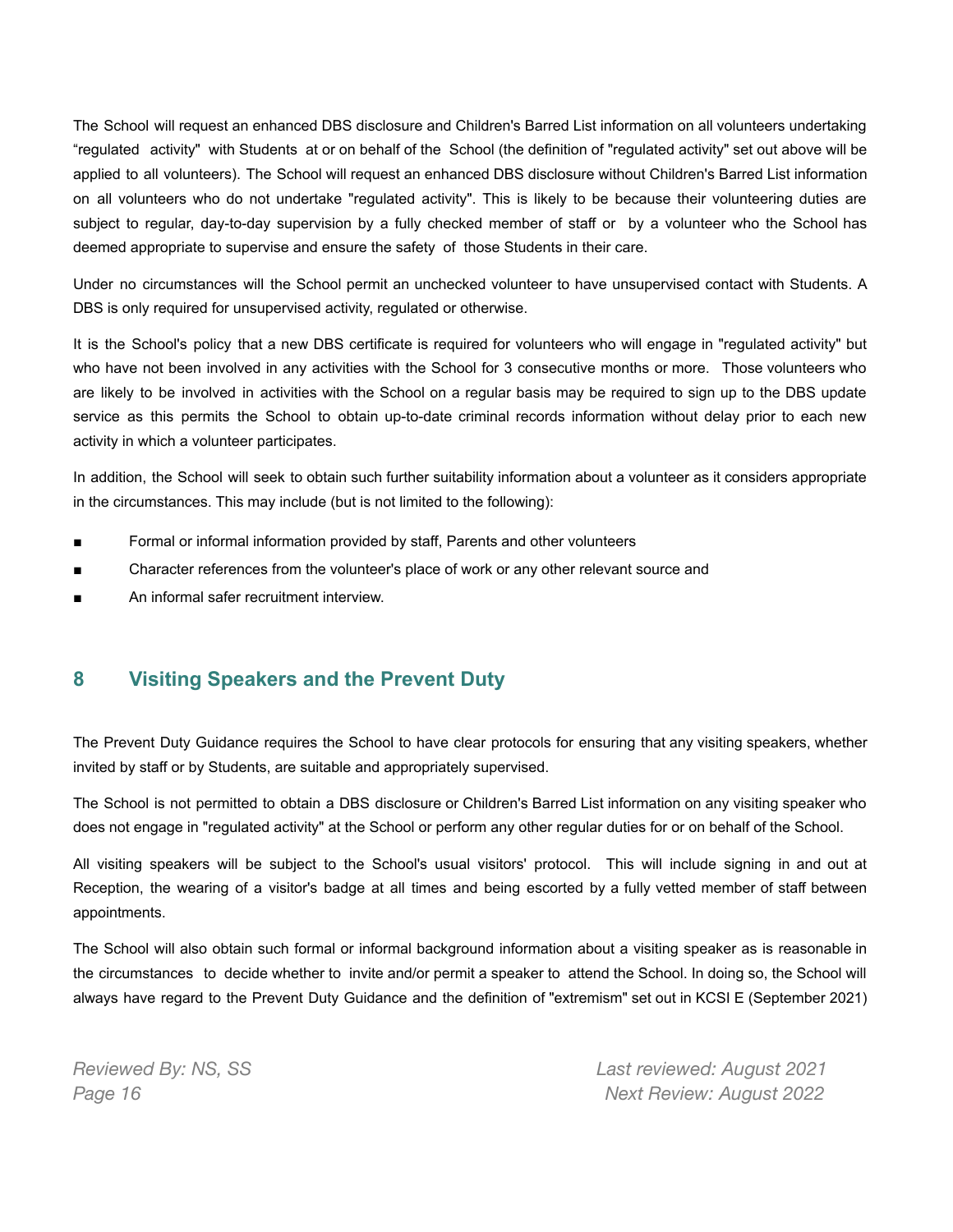which states:

""Extremism" is vocal or active opposition to fundamental British values, including democracy, the rule of law, individual liberty and mutual respect and tolerance of different faiths and beliefs. We also include in our definition of extremism calls for the death of members of our armed forces, whether in this country or overseas .Terrorist groups very often draw on extremist ideas developed by extremist organisations ."

In fulfilling its Prevent Duty obligations, the School does not discriminate on the grounds of race, colour, nationality, ethnic or national origin, religion or religious belief, sex or sexual orientation, marital or civil partner status, disability or age.

## <span id="page-16-0"></span>**9 Policy on Recruitment of Ex-Offenders**

#### **9.1 Background**

The School will not unfairly discriminate against any applicant for employment on the basis of conviction or other details disclosed. The School makes appointment decisions on the basis of merit and ability. If an applicant has a criminal record, this will not automatically bar them from employment with the School. Each case will be decided on its merits in accordance with the objective assessment criteria set out below.

All positions within the School are exempt from the provisions of the Rehabilitation of Offenders Act 1974. All applicants must therefore declare all previous convictions and cautio ns, including those which would normally be considered "spent", except those received for an offence committed in the United Kingdom if it has been filtered in accordance with the DBS filtering rules (see above).

A failure to disclose a previous conviction (which should be declared) may lead to an application being rejected or, if the failure to disclose is discovered after employment has started, may lead to summary dismissal on the grounds of gross misconduct. A failure to disclose a previous conviction may also amount to a criminal offence.

It is unlawful for the School to employ anyone who is barred from working with children. It is a criminal offence for any person who is barred from working with children to apply for a position at the School. The School will make a report to the police and/or the DBS if:

- It receives an application from a barred person
- It is provided with false information in, or in support of, an applicant's application or
- It has serious concerns about an applicant's suitability to work with children.

#### **9.2 Assessment Criteria**

*Reviewed By: NS, SS Last reviewed: August 2021 Page 17 Next Review: August 2022*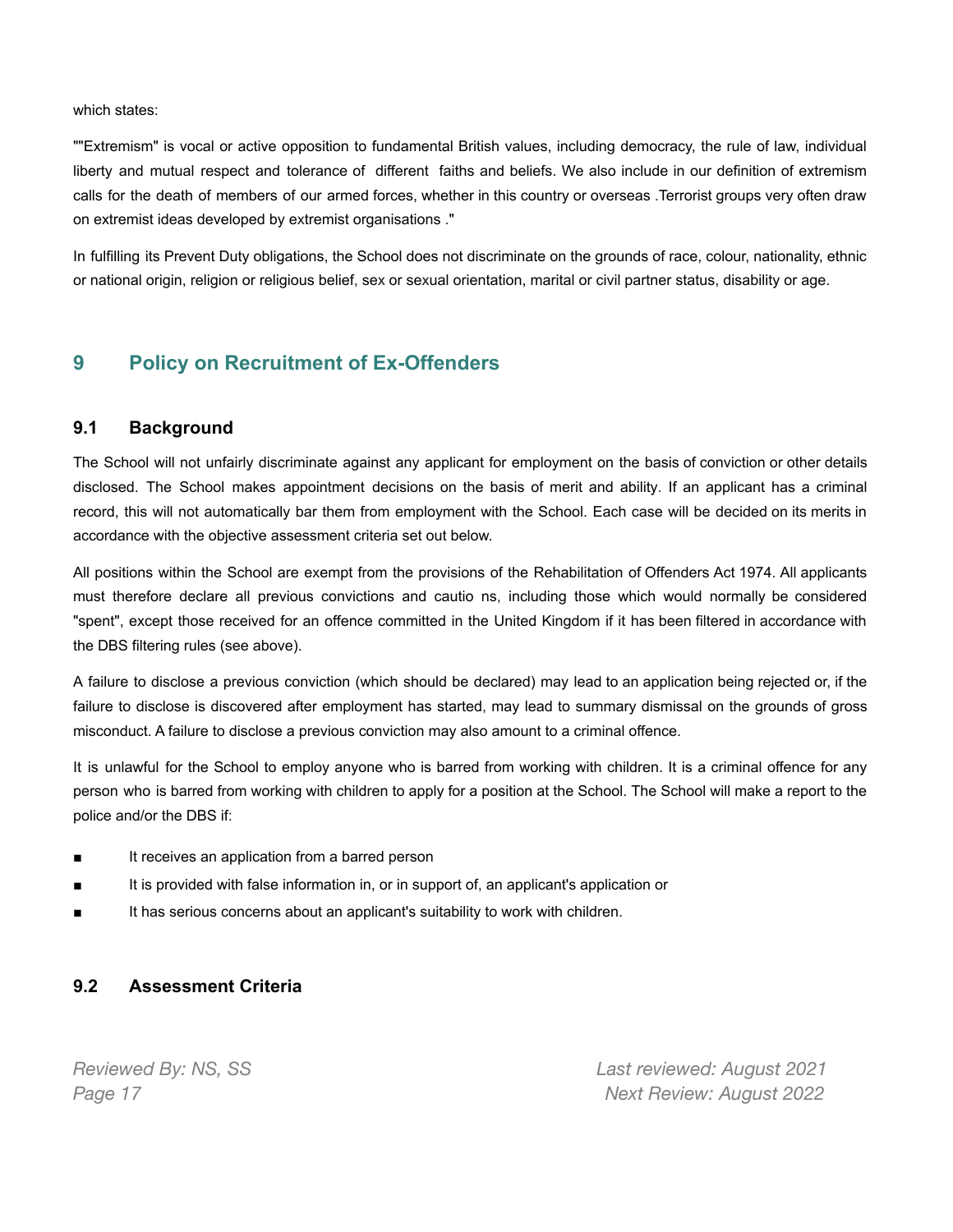In the event that relevant information (whether in relation to previous convictions or otherwise) is volunteered by an applicant during the recruitment process or obtained through a disclosure check, the School will consider the following factors before reaching a recruitment decision:

- Whether the conviction or other matter revealed is relevant to the position in question
- The seriousness of any offence or other matter revealed
- The length of time since the offence or other matter occurred
- Whether the applicant has a pattern of offending behaviour or other relevant matters
- Whether the applicant's circumstances have changed since the offending behaviour or other relevant matters and
- The circumstances surrounding the offence and the explanation(s) offered by the applicant.

If the post involves regular contact with children, it is the School's normal policy to consider it a high risk to employ anyone who has been convicted at any time of any the following offences:

- Murder, manslaughter, rape, other serious sexual offences, grievous bodily harm or other serious acts of violence or
- Serious class A drug related offences, robbery, burglary, theft, deception or fraud.

If the post involves access to money or budget responsibility, it is the School's normal policy to consider it a high risk to employ anyone who has been convicted at any time of robbery, burglary, theft, deception or fraud.

If the post involves some driving responsibilities, it is the School's normal policy to consider it a high risk to employ anyone who has been convicted of drink driving within the last 10 years.

#### **9.3 Assessment Procedure**

In the event that relevant information (whether in relation to previous convictions or otherwise) is volunteered by an applicant during the recruitment process or obtained through a disclosure check, the School will carry out a risk assessment by reference to the criteria set out above before a position is offered or confirmed.

If an applicant wishes to dispute any information contained in a disclosure, they may do so by contacting the DBS. In cases where the applicant would otherwise be offered a position were it not for the disputed information, the School may, where practicable and at its discretion, defer a final decision about the appointment until the applicant has had a reasonable opportunity to challenge the disclosure information.

*Reviewed By: NS, SS Last reviewed: August 2021 Page 18 Next Review: August 2022*